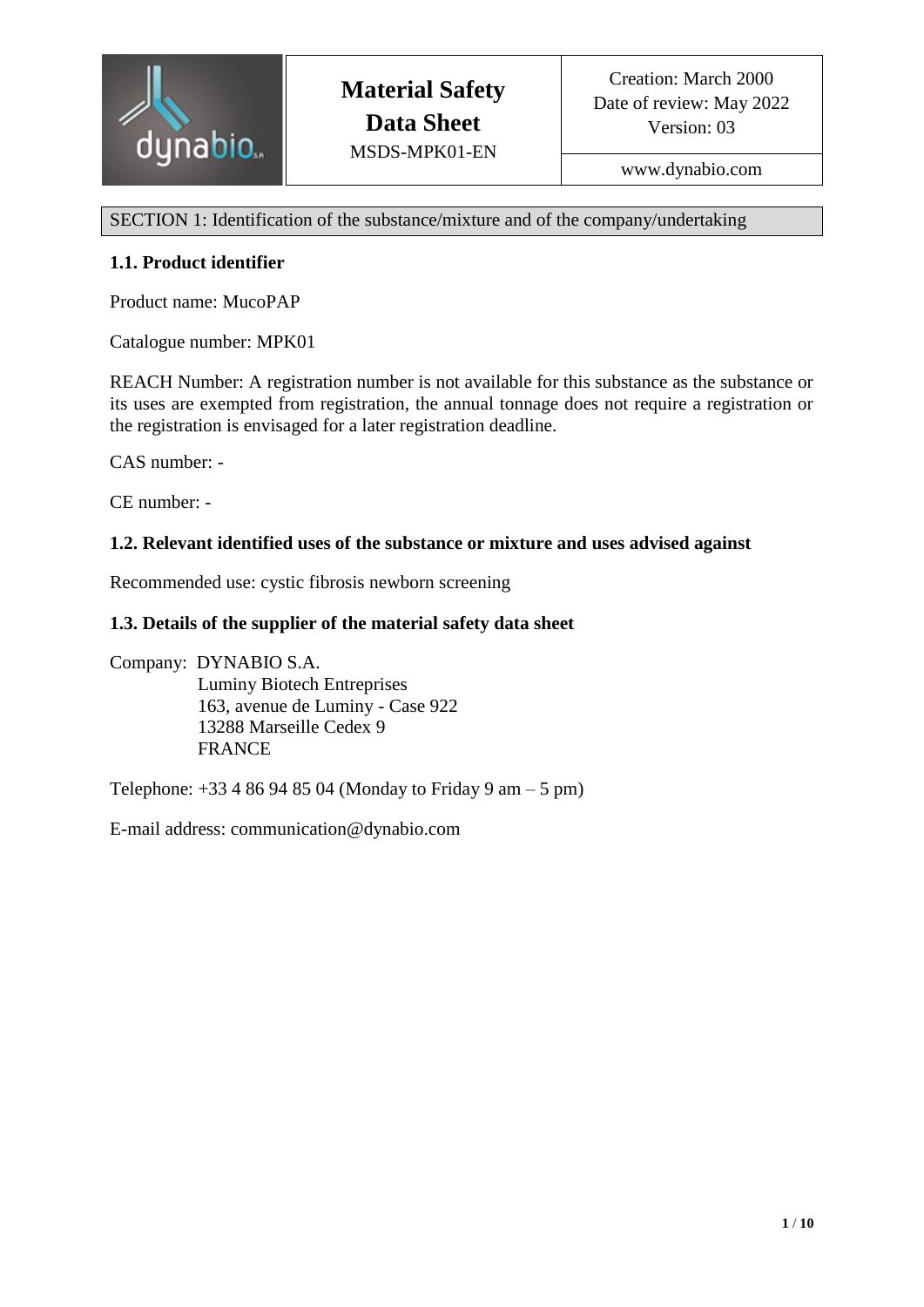| Land      | <b>Center</b>                                                                             | <b>Phone number</b>  |  |
|-----------|-------------------------------------------------------------------------------------------|----------------------|--|
|           | Centro de Toxicologia Hospital San Roque – Cordoba                                        | +35 11 565 07 101    |  |
|           |                                                                                           | 0800 333 0160        |  |
|           | Centro Nacional de Intoxicaiones - El Palomar                                             | $+5446587777$        |  |
|           |                                                                                           | $+5446546648$        |  |
|           | Centro Provincial de Informacion, Asesoramiento y<br>Asistencia Toxicologica - Godoy Cruz | $+542614282020$      |  |
| Argentina | PREVENTOX, Centro de<br>Informacion<br>y                                                  |                      |  |
|           | Asesoramiento en Toxicologia Laboral - Autonoma de                                        | +54 11 156 216 75 74 |  |
|           | <b>Buenos Aires</b>                                                                       |                      |  |
|           | SERTOX (Servicio de Toxicologia del Sanatorio de                                          | $+543414480202$      |  |
|           | Ninos) - Rosario                                                                          |                      |  |
|           | <b>TOXIMED - Buenos Aires</b>                                                             | $+544125202/$        |  |
|           |                                                                                           | $+535768624$         |  |
|           | Unidad de Toxicologia Hospital Gutierrez - Buenos                                         | +54 11 4962 2247     |  |
|           | Aires                                                                                     |                      |  |
|           | Unidad Toxicologia del Hospital Gral. de Agudos                                           | $+54$ 11 4801 7767   |  |
|           | "Juan A. Fernandez" - Ciudad de Buenos Aires                                              |                      |  |
| Uruguay   | CIAT. Centro de Informacion y Asesoramiento                                               | 1722                 |  |
|           | Toxicologico - Montevideo                                                                 |                      |  |

# **1.4. Emergency telephone number**

# SECTION 2: Hazards identification

# **2.1. Classification of the substance or mixture**

| Components                        | CAS number | <b>Hazard</b> statement                                |
|-----------------------------------|------------|--------------------------------------------------------|
| Range / Internal Control          |            |                                                        |
| Anti-hPAP biotinylated antibodies |            |                                                        |
| Dilution buffer                   |            |                                                        |
| Avidin-peroxidase conjugate       |            | Is not a hazardous substance or                        |
| Chromogenic substrate             |            | mixture according to Regulation<br>(EC) No. 1272/2008. |
| Tween 20                          |            |                                                        |
| PBS tablet                        |            |                                                        |
| 8 x 12 coated well plate          |            |                                                        |
| Sulfuric acid 5%                  | 7664-93-9  | H <sub>290</sub> - may be corrosive to metals          |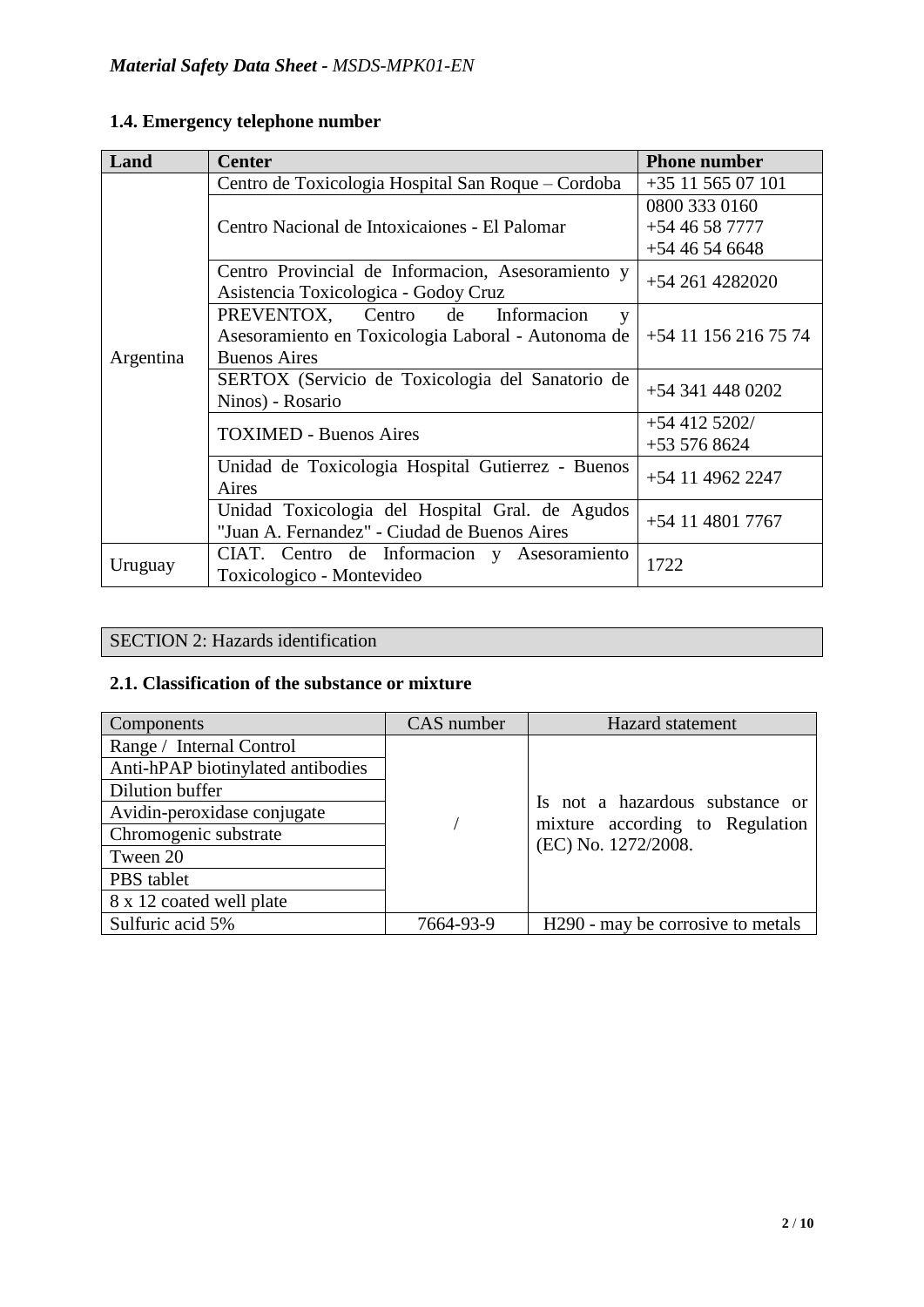# **2.2. Label elements**

| Components                        | Pictogram | <b>Hazard</b> statement                          |  |
|-----------------------------------|-----------|--------------------------------------------------|--|
| Range / Internal Control          |           |                                                  |  |
| Anti-hPAP biotinylated antibodies |           |                                                  |  |
| Dilution buffer                   |           | Is<br>hazardous<br>not<br>a a                    |  |
| Avidin-peroxidase conjugate       |           | substance or mixture                             |  |
| Chromogenic substrate             |           | according to Regulation                          |  |
| Tween 20                          |           | (EC) No. 1272/2008.                              |  |
| PBS tablet                        |           |                                                  |  |
| 8 x 12 coated well plate          |           |                                                  |  |
| Sulfuric acid 5%                  |           | H <sub>290</sub> - may be corrosive to<br>metals |  |

# **2.3. Other hazards**

This mixture contains no components considered to be either persistent, bioaccumulative and toxic (PBT), or very persistent and very bioaccumulative (vPvB) at levels of 0.1% or higher.

# *Biological hazard*

This kit contains rabbit serum with which antibodies are formulated. The biotinylated antibodies, the avidin-peroxidase, the dilution buffer, the ranges and control as well as the plates contain bovine serum albumin.

Serum of animal origin could be infectious and must be considered as a potential biohazard. No known test method can offer assurance that products derived from animals will not be infectious.

SECTION 3: Composition/information on ingredients

# **3.2. Mixtures**

No components need to be disclosed according to the applicable regulations except the acid solution.

| <b>Component</b> | <b>Concentration</b> | <b>CAS</b> | <b>Hazard classes and</b>                   | <b>ATE, LCS Factor</b>                                                                          |
|------------------|----------------------|------------|---------------------------------------------|-------------------------------------------------------------------------------------------------|
|                  |                      | number     | categories                                  | and/or M Factor                                                                                 |
| Sulfuric<br>acid | 5%                   | 7664-93-9  | Met. Corr. 1 - H290<br>Skin Corr. 1A - H314 | Skin Irrit. 2; H315:<br>$5\% \leq C \leq 15\%$<br>Eye Irrit. 2; H319:<br>$5\% \leq C \leq 15\%$ |

As a reminder:

H290 - May be corrosive to metals

H314 - Causes severe skin burns and eye damage

H315 - Causes skin irritation

H319 - Causes serious eye irritation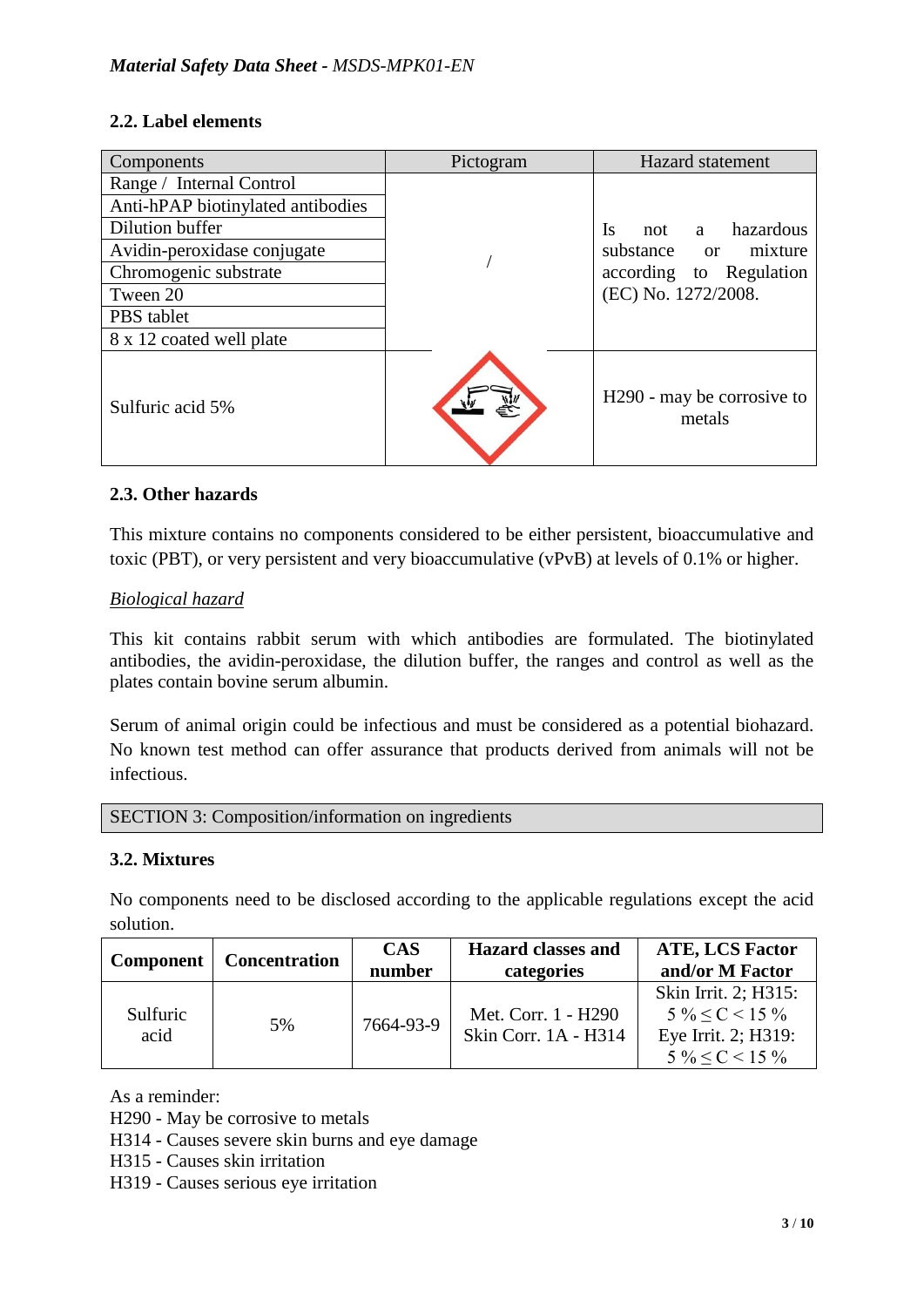## SECTION 4: First aid measures

#### **4.1. Description of first aid measures**

#### **General advice**

See a doctor. Show this safety data sheet to the doctor in attendance.

#### **Inhalation**

Remove victim to fresh air. If breathing becomes difficult, give oxygen. If breathing stops, administer artificial respiration. Call a physician.

#### **Skin Contact**

Flush with copious amounts of water and wash with soap and water for at least 15 minutes. Remove contaminated clothing and shoes. Call a physician if irritation or discomfort develops.

### **Eye Contact**

Flush with copious amounts of water for at least 15 minutes. Check for and remove contact lenses. Assure adequate flushing by separating the eyelids. Call a physician.

#### **Ingestion**

If swallowed, wash out mouth with water provided person is conscious. Call a physician or poison control. DO NOT induce vomiting. Give nothing to eat or drink.

### **4.2. Most important symptoms and effects, both acute and delayed**

No other important information available

### **4.3. Indication of any immediate medical attention and special treatment needed**

Data not available

SECTION 5: Firefighting measures

### **5.1. Extinguishing media**

Suitable extinguishing media: use water spray, alcohol-resistant foam, dry chemical or carbon dioxide.

### **5.2. Special hazards arising from the substance or mixture**

In case of fire, risk of release of sulfur oxides, carbon monoxide, carbon dioxide.

### **5.3. Advice for firefighters**

Wear self-contained breathing apparatus for firefighting if necessary.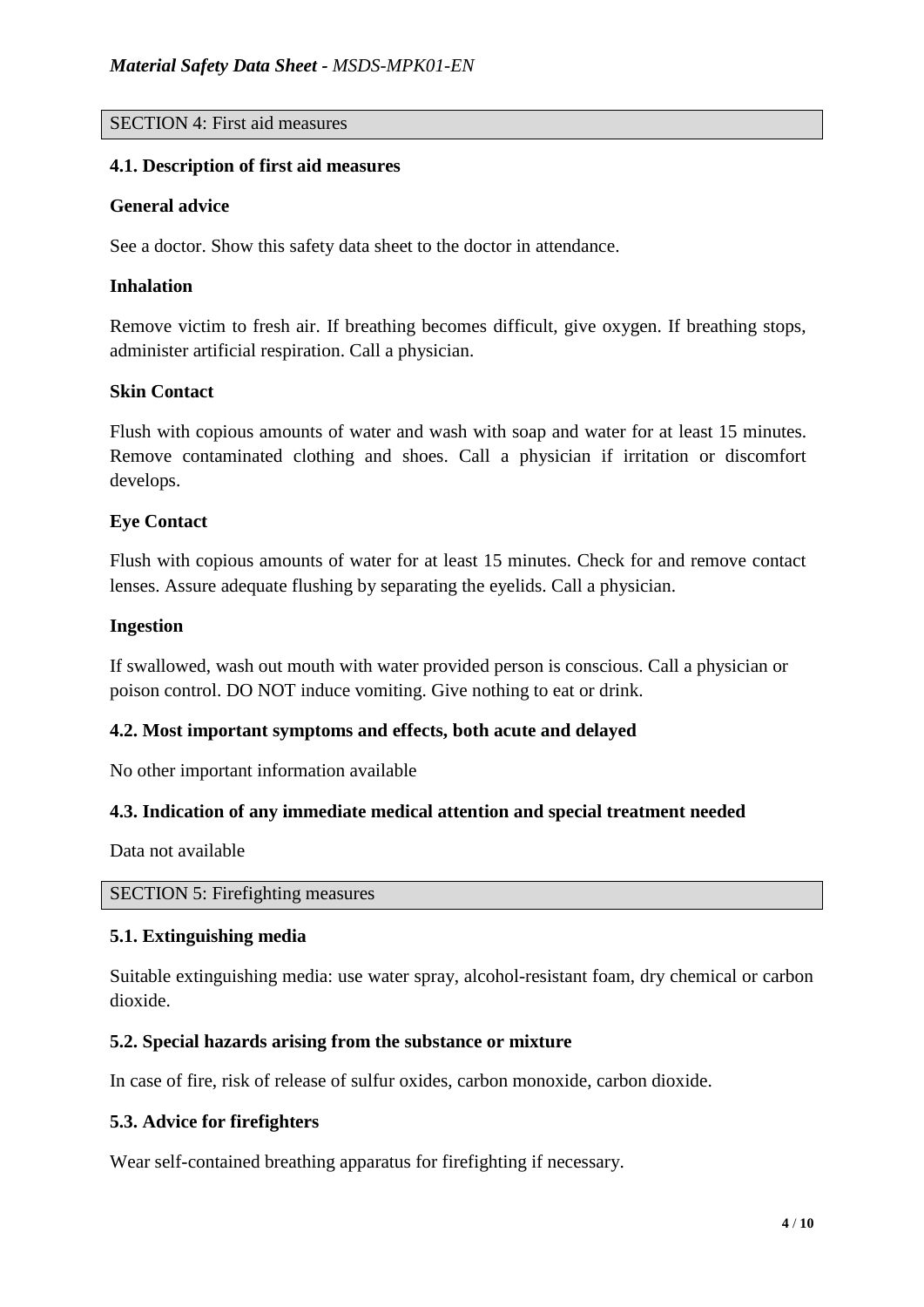SECTION 6: Accidental release measures

#### **6.1. Personal precautions, protective equipment and emergency procedures**

Use personal protective equipment (see section 8). Avoid dust formation. Avoid breathing vapors, mist or gas. Ensure adequate ventilation. Avoid breathing dust.

### **6.2. Environmental precautions**

Do not let product enter drains.

### **6.3. Methods and material for containment and cleaning up**

Pick up and arrange disposal without creating dust. Sweep up and shovel. Keep in suitable, closed containers for disposal.

#### **6.4. Reference to other sections**

For disposal see section 13.

### SECTION 7: Handling and storage

#### **7.1. Precautions for safe handling**

Avoid contact with skin and eyes. Wash hands after handling all materials. Do not drink, eat, smoke, or apply make-up. Do no pipette with the mouth. Avoid formation of dust and aerosols. Provide appropriate exhaust ventilation at places where dust is formed. For precautions see section 2.2.

### **7.2. Conditions for safe storage, including any incompatibilities**

Keep container tightly closed in a dry and well-ventilated place. Recommended storage temperature  $+2$ °C -  $+8$ °C

### **7.3. Specific end use(s)**

Apart from the uses mentioned in section 1.2 no other specific uses are stipulated.

SECTION 8: Exposure controls/personal protection

### **8.1. Control parameters**

It does not contain substances with occupational exposure limit values.

#### **8.2. Exposure controls**

#### **Appropriate engineering controls**

Handle in accordance with good industrial hygiene and safety practice. Wash hands before breaks and at the end of workday.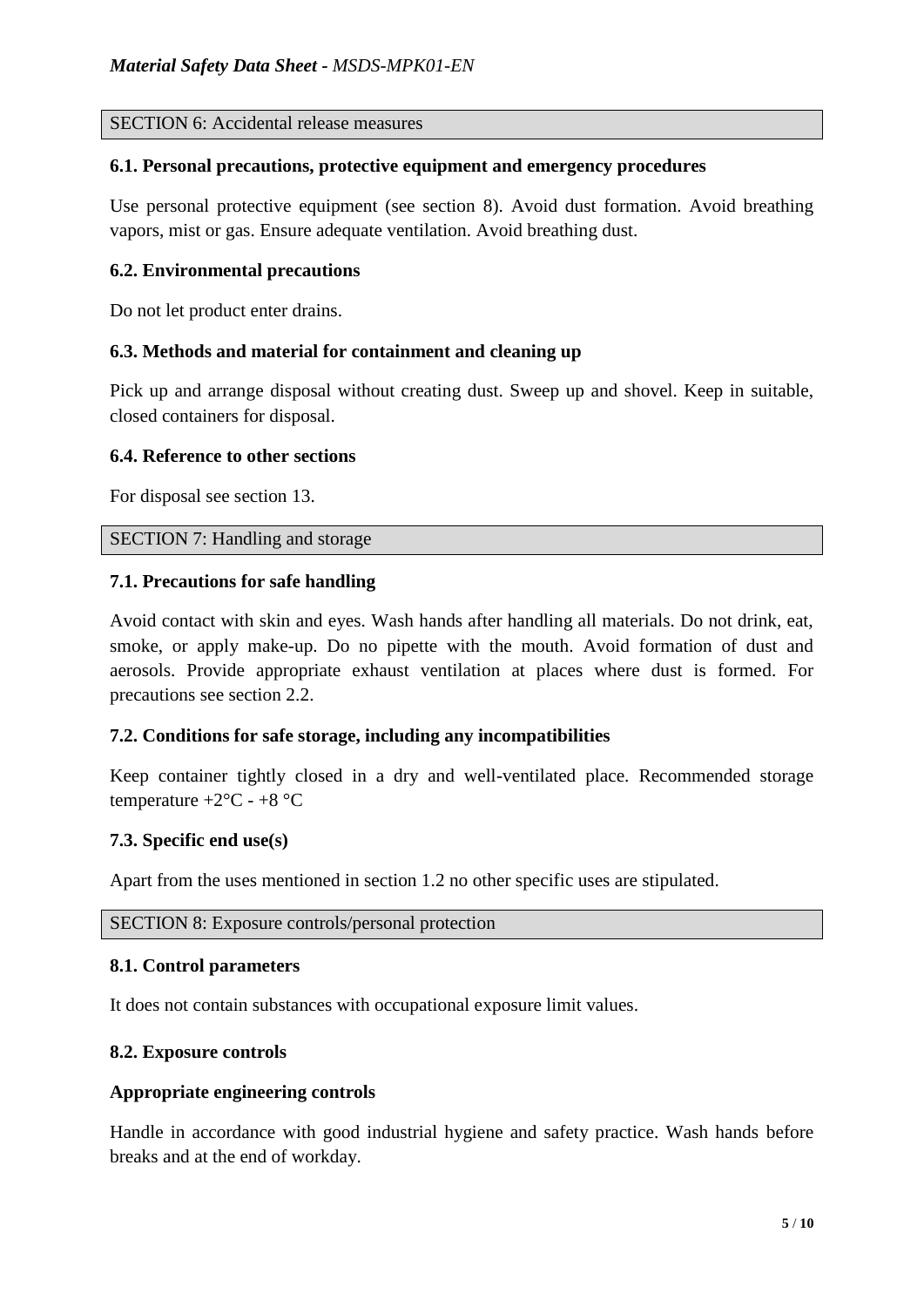# **Personal protective equipment**

# **Eye/face protection**

Use equipment for eye protection (Safety glasses with side-shields) tested and approved under appropriate government standards such as NIOSH (US) or EN 166.

# **Skin protection**

Handle with gloves. Gloves must be inspected prior to use. Use proper glove removal technique (without touching glove's outer surface) to avoid skin contact with this product. Dispose of contaminated gloves after use in accordance with applicable laws and good laboratory practices. Wash and dry hands. The selected protective gloves have to satisfy the specifications of EU Directive 89/686/EEC and the standard EN374 derived from it.

### **Body Protection**

Impervious clothing, the type of protective equipment must be selected according to the concentration and amount of the dangerous substance at the specific workplace.

SECTION 9: Physical and chemical properties

# **9.1. Information on basic physical and chemical properties**

(a) Appearance

| Components                        | Physical state | Color             |
|-----------------------------------|----------------|-------------------|
| Range / Internal Control          | Solid          | White             |
| Anti-hPAP biotinylated antibodies | Solid          | <b>Brown</b>      |
| Dilution buffer                   | Solid          | White             |
| Avidin-peroxidase conjugate       | Solid          | Pearly white      |
| Chromogenic substrate (TMB)       | Liquid         | Very light yellow |
| Sulfuric acid 5%                  | Liquid         | Transparent       |
| Tween 20 (10%)                    | Liquid         | Yellow            |
| PBS tablet                        | Solid          | White             |
| 8 x 12 coated well plate          | Plastic        | Transparent       |

(c) Odour threshold No data available

(b) Odour No data available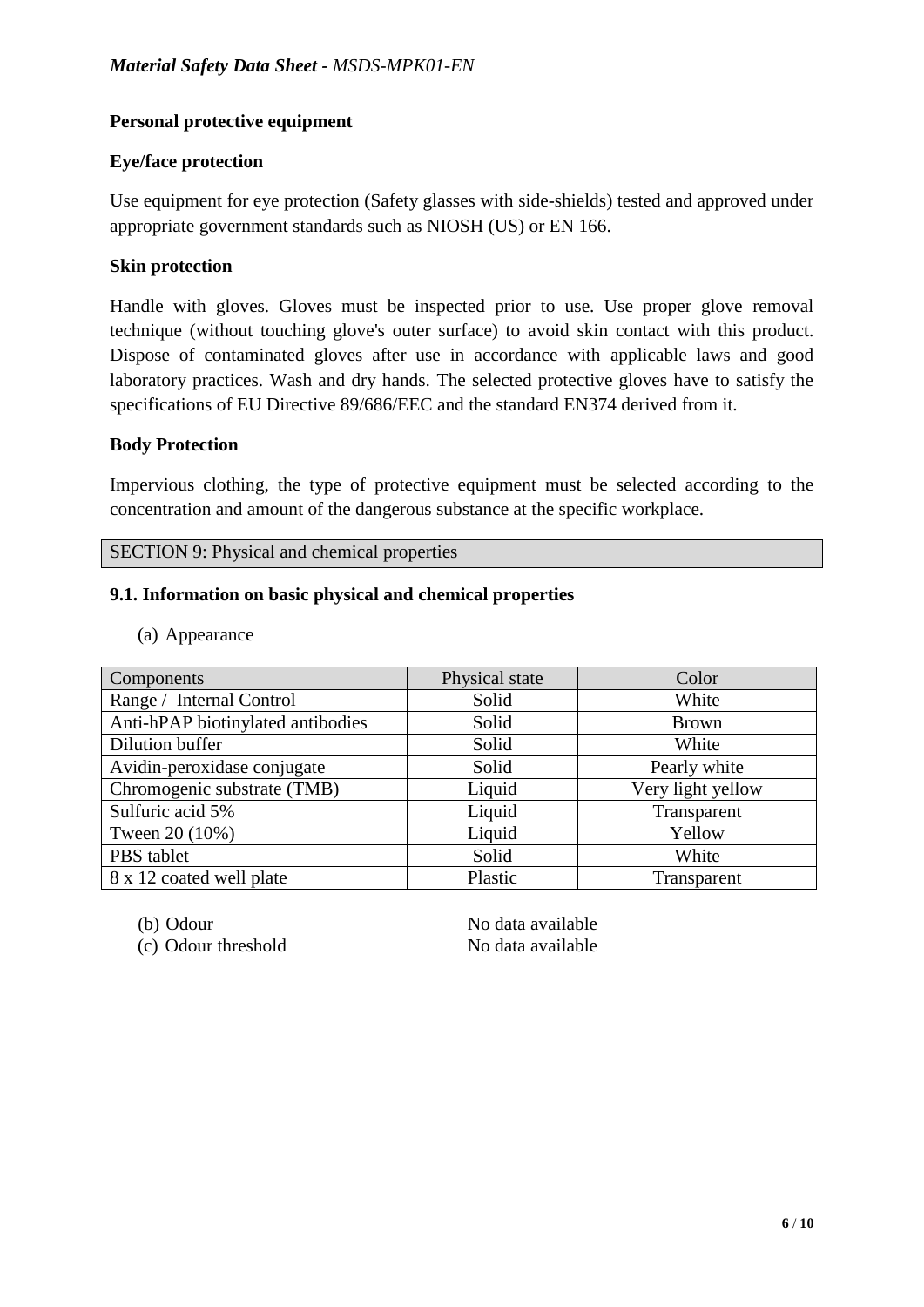### *Material Safety Data Sheet - MSDS-MPK01-EN*

(d) pH

| Components                        | pH                |
|-----------------------------------|-------------------|
| Range / Internal Control          |                   |
| Anti-hPAP biotinylated antibodies |                   |
| Dilution buffer                   |                   |
| Avidin-peroxidase conjugate       | No data available |
| Chromogenic substrate (TMB)       |                   |
| Tween 20 (10%)                    |                   |
| PBS tablet                        |                   |
| 8 x 12 coated well plate          |                   |
| Sulfuric acid 5%                  |                   |

| (e) Melting point/freezing point                 | No data available |
|--------------------------------------------------|-------------------|
| (f) Initial boiling point and boiling range      | No data available |
| $(g)$ Flash point                                | Not applicable    |
| (h) Evaporation rate                             | No data available |
| (i) Flammability (solid, gas)                    | No data available |
| (i) Upper/lower flammability or explosive limits | No data available |
| (k) Vapour pressure                              | No data available |
| (1) Vapour density                               | No data available |
| (m)Relative density                              | No data available |
| (n) Solubility                                   | Soluble in water  |
| (o) Partition coefficient: n-octanol/water       | No data available |
| (p) Auto-ignition temperature                    | No data available |
| (q) Decomposition temperature                    | No data available |
| (r) Viscosity                                    | No data available |
| (s) Explosive properties                         | No data available |
| (t) Oxidizing properties                         | No data available |
|                                                  |                   |

# **9.2. Other information**

No data available

SECTION 10: Stability and reactivity

# **10.1. Reactivity**

Sulfuric acid can be corrosive to metals.

### **10.2. Chemical stability**

Stable under recommended storage conditions.

# **10.3. Possibility of hazardous reactions**

No data available

### **10.4. Conditions to avoid**

No data available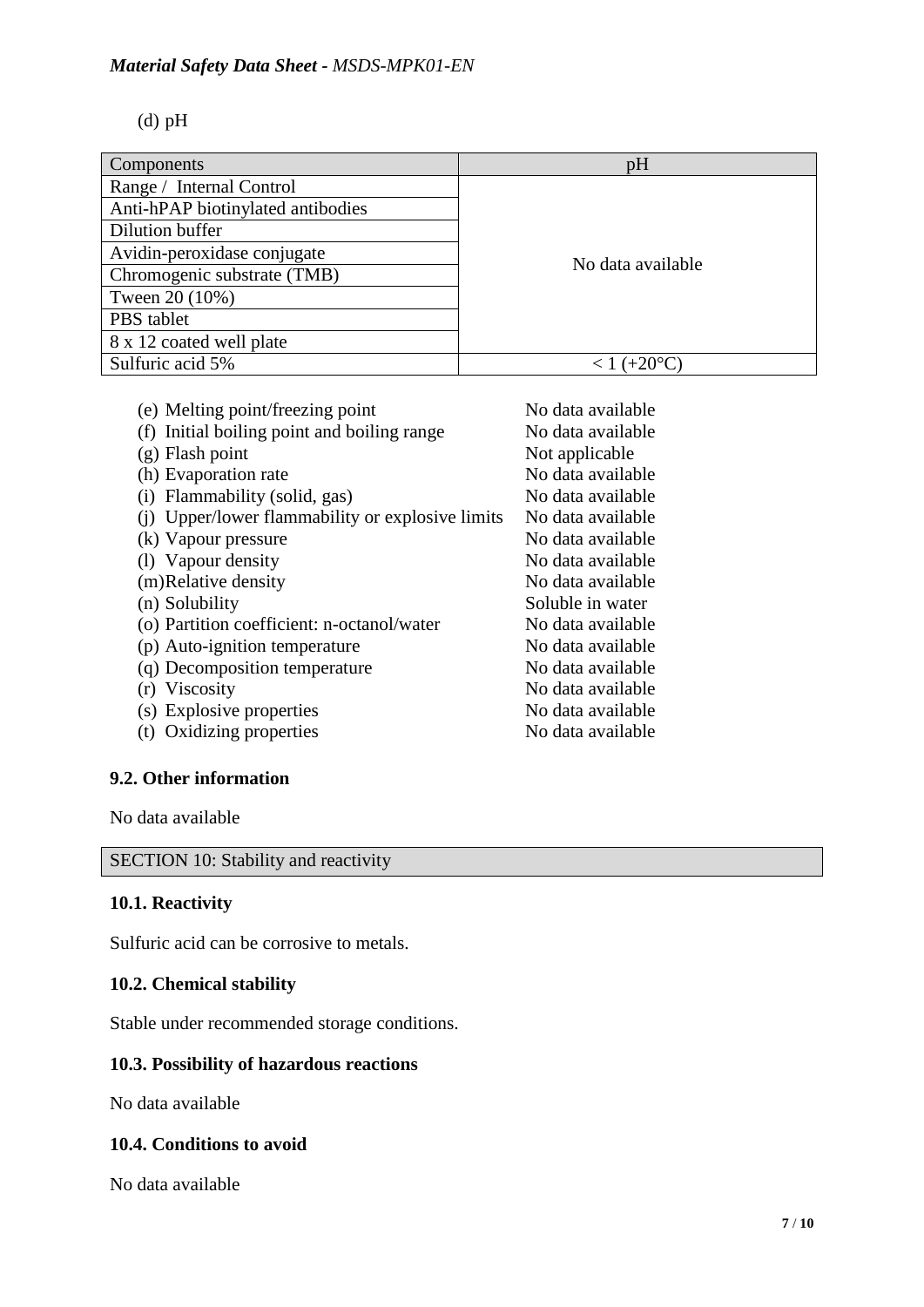# **10.5. Incompatible materials**

Sulfuric acid is incompatible with metals.

### **10.6. Hazardous decomposition products**

If involved in a fire, poisonous gas may be produced by the packaging material.

| <b>SECTION 11: Toxicological information</b> |  |
|----------------------------------------------|--|
|                                              |  |

### **11.1. Information on toxicological effects**

| (a) acute toxicity                                      | No data available for components except<br>sulfuric acid. Acute oral toxicity: $LD50 >$<br>2140 mg/kg - Rat - (Merck KGaA) Acute |
|---------------------------------------------------------|----------------------------------------------------------------------------------------------------------------------------------|
|                                                         | inhalation toxicity: LC50 = 375 mg/m <sup>3</sup> -                                                                              |
|                                                         | Rat - (IUCLID)                                                                                                                   |
| (b) skin corrosion/irritation                           | No data available                                                                                                                |
| (c) serious eye damage/irritation                       | No data available                                                                                                                |
| (d) respiratory or skin sensitization                   | No data available                                                                                                                |
| (e) germ cell mutagenicity                              | No data available                                                                                                                |
| (f) carcinogenicity                                     | No component of this product present at                                                                                          |
|                                                         | levels greater than or equal to $0.1\%$ is                                                                                       |
|                                                         | identified<br>as probable, possible<br><sub>or</sub><br>confirmed human carcinogen by IARC.                                      |
| (g) reproductive toxicity                               | No data available                                                                                                                |
| (h) Specific target organ toxicity-single<br>exposure   | No data available                                                                                                                |
| (i) Specific target organ toxicity-repeated<br>exposure | No data available                                                                                                                |
| (j) aspiration hazard                                   | No data available                                                                                                                |
| (k) Additional Information                              | <b>RTECS:</b> Not available                                                                                                      |
|                                                         | To the best of our knowledge, the                                                                                                |
|                                                         | chemical, physical, and toxicological                                                                                            |
|                                                         | properties have not been thoroughly                                                                                              |
|                                                         | investigated.                                                                                                                    |
|                                                         |                                                                                                                                  |

SECTION 12: Ecological information

# **12.1. Toxicity**

Do not empty into drains.

## **12.2. Persistence and degradability**

No data available

### **12.3. Bioaccumulative potential**

No data available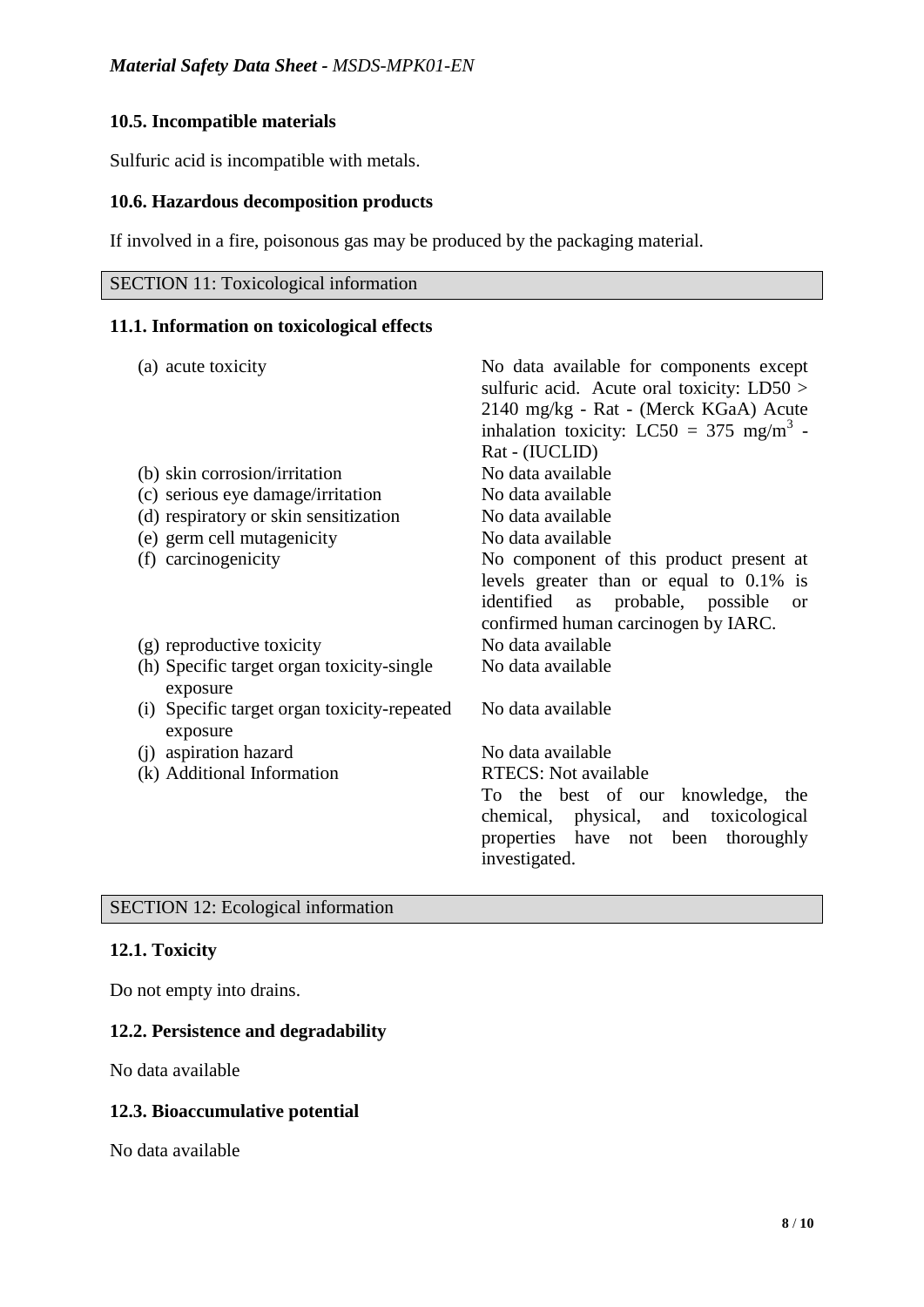# **12.4. Mobility in soil**

The product is water soluble, and may spread in water systems. Will likely be mobile in the environment due to its water solubility. Highly mobile in soils.

## **12.5. Results of PBT and vPvB assessment**

This mixture contains no components considered to be either persistent, bioaccumulative and toxic (PBT), or very persistent and very bioaccumulative (vPvB) at levels of 0.1% or higher.

### **12.6. Other adverse effects**

No data available

#### SECTION 13: Disposal considerations

### **13.1. Waste treatment methods**

Must not be released to the environment. Dispose of in accordance with local regulations and directive on waste and hazardous waste. Contaminated packaging: dispose of as unused product.

SECTION 14: Transport information

# **14.1. UN number**

| ADR/RID: -                     | $IMDG: -$                          | $IATA: -$ |  |  |
|--------------------------------|------------------------------------|-----------|--|--|
| 14.2. UN proper shipping name  |                                    |           |  |  |
| ADR/RID: Not dangerous goods   |                                    |           |  |  |
| IMDG: Not dangerous goods      |                                    |           |  |  |
| IATA: Not dangerous goods      |                                    |           |  |  |
| 14.3. Transport hazard classes |                                    |           |  |  |
| ADR/RID: -                     | $IMDG: -$                          | $IATA: -$ |  |  |
| 14.4. Packing group            |                                    |           |  |  |
| ADR/RID: -                     | $IMDG: -$                          | IATA: -   |  |  |
| 14.5. Environmental hazards    |                                    |           |  |  |
| ADR/RID: no                    | IMDG Marine pollutant: no IATA: no |           |  |  |